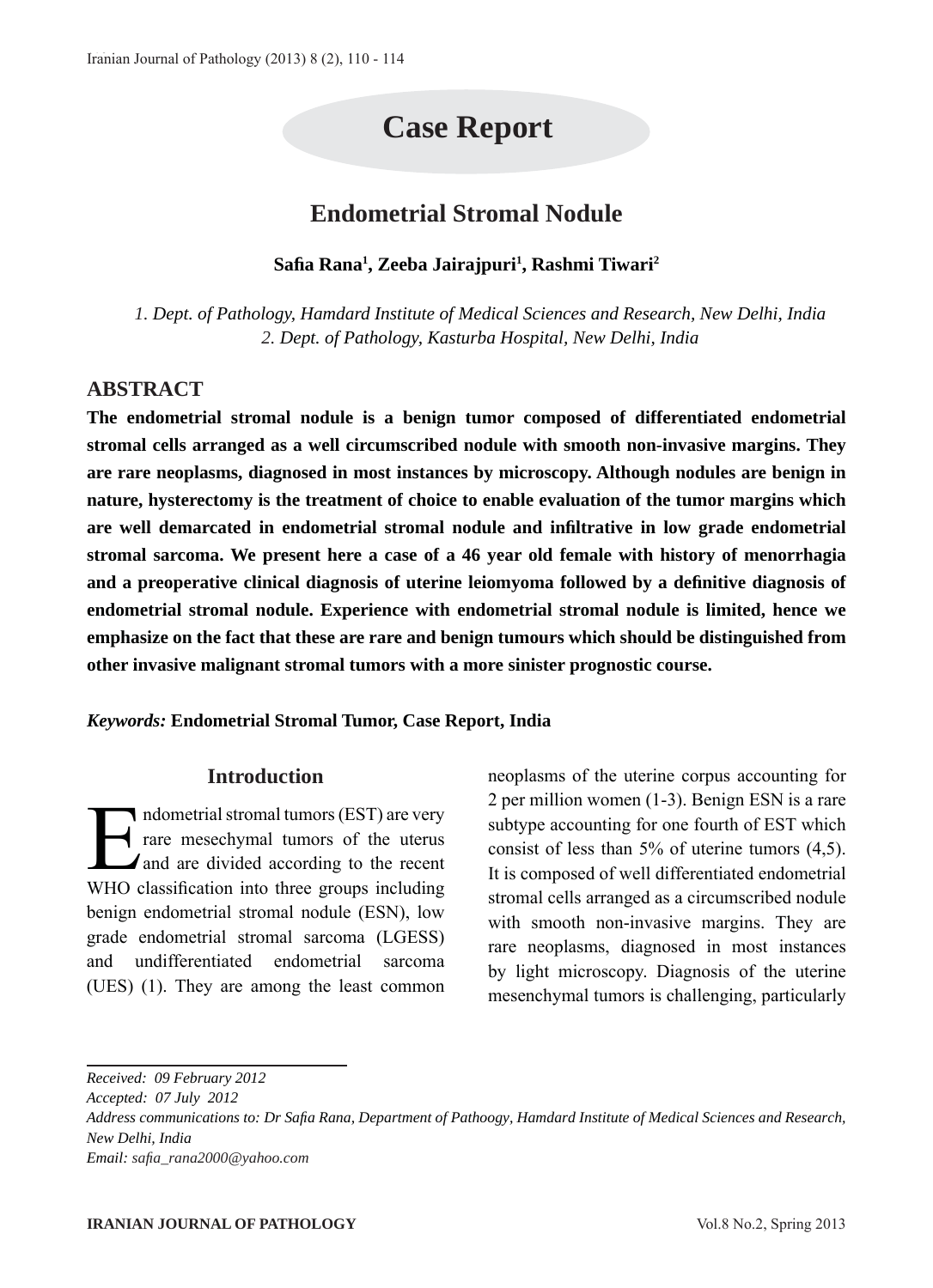with respect to prediction of their biological behavior. More so, overlapping morphology of ESN and LGESS warrants careful differentiation between the two. It is emphasized that ESN is an indolent disease which needs to be distinguished from other stromal sarcomas, hence influence the final prognosis (2).

#### **Case Report**

 A 46 year old lady presented with menorrhagia and dull abdominal pain of 2 months duration. Complete blood count and hematological investigations were normal. Serum T3 T4 and TSH were within normal limits. Abdominal ultrasound showed a heterogenous but a well circumscribed mass, measuring 4.6×4.8 cm and a diagnosis of intramural leiomyoma was made. Laparotomy was performed to evaluate the nature of the mass. Abdominal hysterectomy was done, considering clinical diagnosis of leiomyoma and the age of the patient, salpingooopherectomy was not done. Grossly, uterus showed a well circumscribed intramural nodule measuring 5x5cm2 which on cut section showed homogenous, yellowish white, soft to firm area (Fig. 1). It was well demarcated with defined margins with respect to the adjoining myometrium. Microscopically, tumor showed well delineated margins, compressing the surrounding myometrium (Fig. 2). Lesion showed cells with uniform, small round nuclei with granular chromatin and inconspicuous nucleoli resembling normal proliferative phase endometrial stromal cells. Areas of epitheloid like structures, specified by sex cord pattern were also identified (Fig. 3). Based on the characteristic histopathological findings a diagnosis of ESN was made. Since limited resources are available at our institute, Immunohistochemistry (IHC) was referred at another centre. Due to constraints of limited availability of relevant antibodies and financial support, only CD10 marker was done which showed diffuse positivity, consistent with ESN.



**Fig. 1**- Gross picture of hysterectomy specimen showing a well circumscribed, intramural, yellowish white nodule (Original)



**Fig. 2-** Microphotograph showing expansile margin, and sharp demarcation between ESN and the adjoining myometrium  $(H&E, \times 10)$  (Original)



**Fig. 3-** Microphotograph showing epitheloid differentiation, specified by sex cord pattern (H&E, ×40) (Original)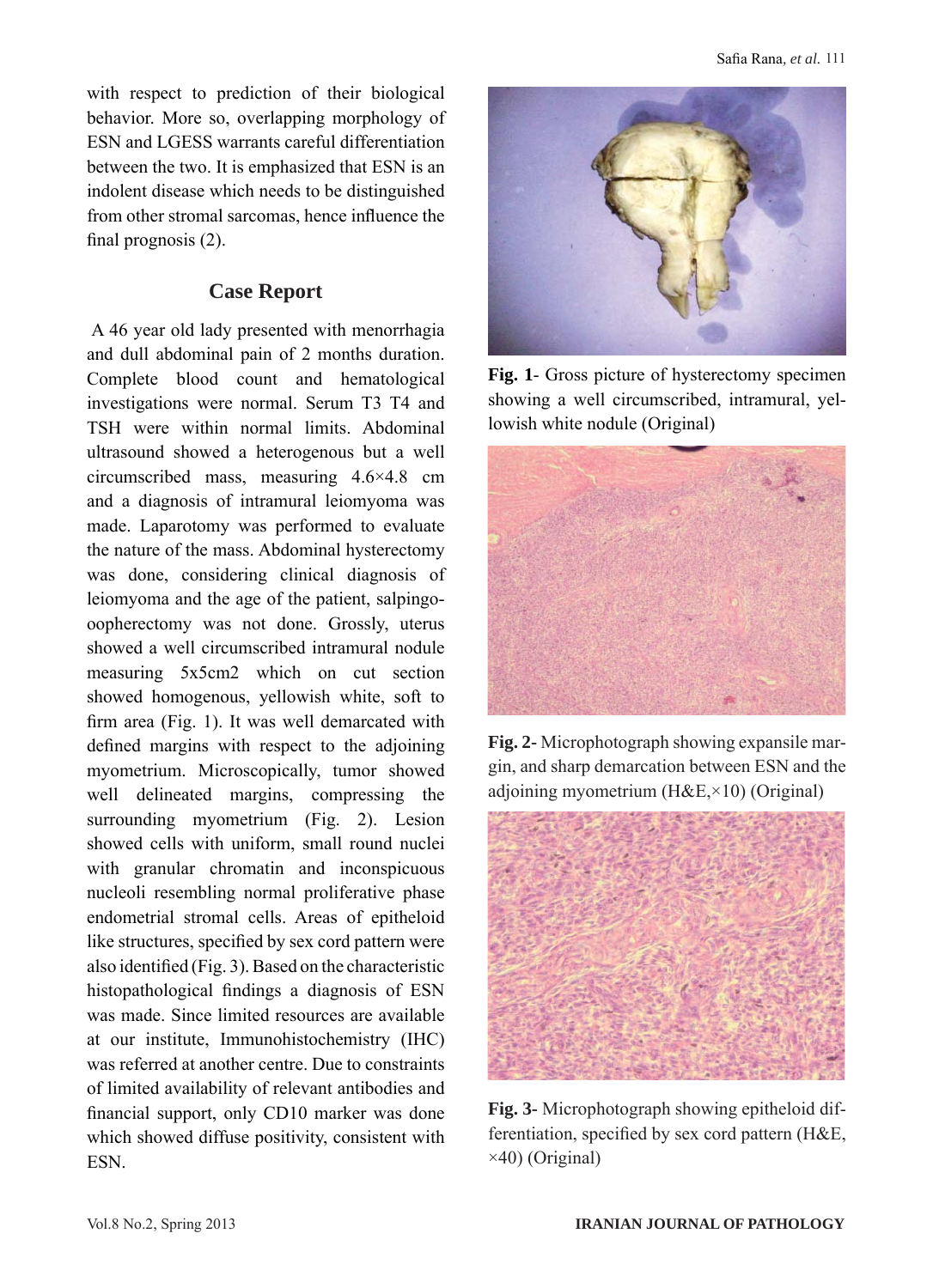

**Fig. 4**- Microphotograph showing diffuse CD10 positivity (IHC×10) (Original)

#### **Discussion**

Endometrial stromal tumors are mesenchymal tumors of the uterus with cytological and architectural features reminiscent of endometrial stromal cells. ESN is a rare subtype. The lesion although having been known for years, has rarely been reported in literature. By definition, ESN are circumscribed stromal tumors composed of cells with uniform nuclei, occasional mitosis and scant cytoplasm, resemblance to cells of normal proliferative phase of endometrial stroma is prominent. Stromal cells showing areas of epithelial like structures reminiscent of an ovarian sex cord stromal tumor may also be seen (6). The present case fitted well into the definition and showed sex cord stromal tumour epithelial like structures as well. Similarly, Elagoz *et al*. described three cases of ESN with similar well circumscribed smooth and expansile margin as other studies (2-4, 6). Although classically described as a well circumscribed lesion, focal irregularities or finger like projections into the myometrium are known to occur with minimal infiltration not exceeding 2 to 3 mm (6-8). Although such irregularities were not seen in the discussed case, Elagolz *et al*. have reported one such case (3). It has been recommended that such tumors should be diagnosed as EST with limited

infiltration and separated from conventional ESN and LGESS. Three such cases have been reported by Dionigi *et al*. (6).

ESNs are known to occur primarily in the peri and postmenopausal age group; one study reported a mean age of 47 years while others have described it to be 53 years (6, 8). Our patient, a 46 year old female too, was in the perimenopausal age group. In another report, a 49 year old presented with abdominal pain and menorrhagia (9). Clinically, the presentation is varied and nonspecific at times with majority of the patients presenting as abnormal bleeding along with abdominal discomfort or pain, anemia being a common complication (4, 8). The clinical presentation of our case too was that of menorrhagia with dull abdominal pain, however anemia was not seen. Contrary to this, Alauli Fdili *et al*. reported a painless abdominal mass without abnormal bleeding (2).

Our patient had a clinical suspicion of leiomyoma as had also been seen in other reports (2-4). The most common preoperative diagnosis in EST is of leiomyoma and adnexal masses (3).

Differential diagnosis of an ESN depends primarily on the microscopic findings, comprising mainly of LGESS and cellular leiomyoma (9). Both ESN and LGESS tumors have similar presentation, vaginal bleeding is the most common however LGESS may present with extra uterine spread (10). Microscopic appearances of LGESS and ESN are similar; however difference between the two is of utmost importance keeping in view the clinical behavior. ESN is a grossly well delineated tumor with expansile growth at its margins (8), minor irregularities are common but without invasion. It is composed of small uniform closely packed cells with cytological atypia and mitosis being minimal, while, LGESS has an infiltrating border with myometrial invasion and metastasis beyond the uterus and/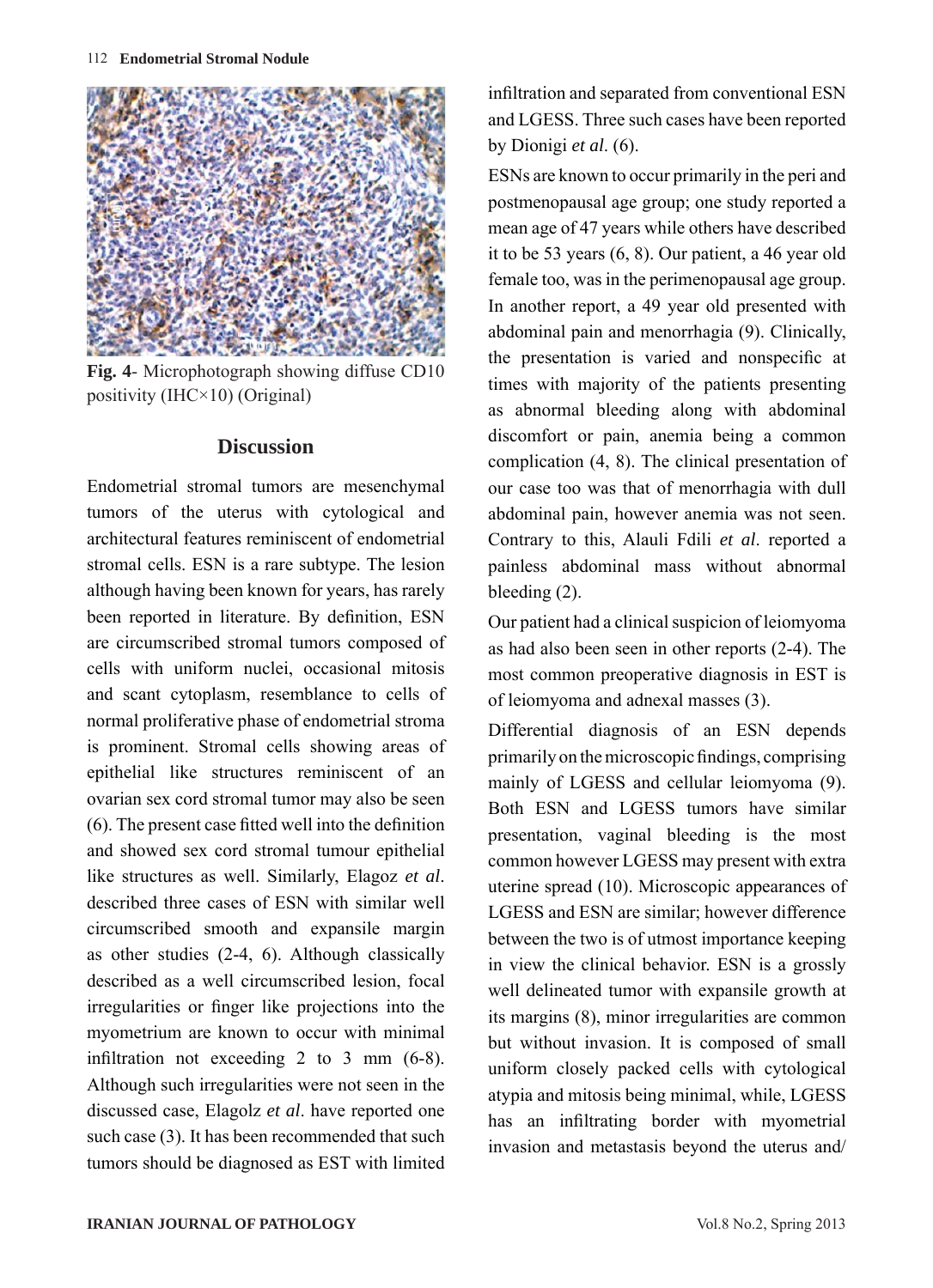or with recurrenc (5). Myometrial and vascular invasion are the two most important features to distinguish these two tumors. In most cases it is impossible to differentiate between an ESN and LGESS on the basis of curettage specimens thus a confident diagnosis can only made on hysterectomy specimen. More so, authors have recommended that ESN with little irregularity need to be distinguished from LGESS with limited infiltration an entity described recently (6). Extensive sampling is necessary to avoid an erroneous diagnosis. Knowledge of clinical behavior is limited hence currently these are best reported as LGESS with invasion but may behave in a more benign manner (6).

Cellular leiomyomas, another important differential diagnosis, grossly have an appearance that closely overlaps with those of ESN. They have a yellow tan appearance with soft consistency similar to ESN. Microscopically, cellular leiomyomas are composed of spindle shaped cells, fascicular growth, thick walled vessels, cleft like spaces and merging with myometrium. These features are lacking in ESN. The discussed case too had a yellowish gross appearance but the microscopic findings were characteristically those of ESN. Since both the lesions are benign distinguishing between the two is not significant in hysterectomy specimen, However in curettage specimens distinction between the two is impossible, hence in order to avoid missing EST, ancillary diagnostic technique, immunohistochemistry allows positive identification. Cellular leiomyomas express h-caldesmon and desmin whereas CD10 and inhibin expression is a feature of stromal cells (1, 11). Immunohistochemical alone is not diagnostic and results should always be correlated with the histological appearance and interpreted accordingly (10). In our case, although the clinical findings and preoperative diagnosis were of leiomyoma, typical gross and microscopic findings were of ESN. Extensive tissue sampling was done to establish a confident diagnosis.

Since hysterectomy is the treatment of choice, women of reproductive age who desire to preserve fertility, diagnostic imaging or hysteroscopy may be used to follow up tumor growth. In some cases, hormonal therapy with local excision may be successful. However, since the majority of the women are beyond child bearing age, a hysterectomy is usually required to permit thorough evaluation.

To summarize, ESN is an uncommon benign mesenchymal tumor with no reliable pre-operative diagnostic procedure. Clinical presentation is non-specific and hysterectomy is the treatment of choice. In most instances the diagnosis may be established on morphology alone. The margins of the tumor must be sampled adequately to differentiate it from tumor with similar morphology i.e. invasive stromal tumor and cellular leiomyoma. ESN is considered as a benign tumor with excellent prognosis when diagnosis is definite.

## **Acknowledgement**

The authors declare that there is no conflict of interest.

#### **References**

1. Tavassoli FA, Devilee P. Pathology and genetics of the breast and female genital organs. Lyon: IARC Press; 2003.

2. Alaoui Fdili FZ, Chaara H, Bouguern H, Melhouf MA, Fatemi H, Belmlih A, *et al*. Endometrial Stromal Nodule: Report of a case. Case Report Med 2011; (2011):260647. doi:10.1155/2011/260647.

3. Elagoz S, Kivanc F, Aker H, Arici S, Ozer H, Guvenal T, *et al*. Endometrial stromal tumors- a report of 5 cases. Aegean Pathol J 2005;2:140-5.

4. Ryuko K, Takahashi K, Miyakazi K. A case of endometrial stromal nodule. Shimane J Med Sci